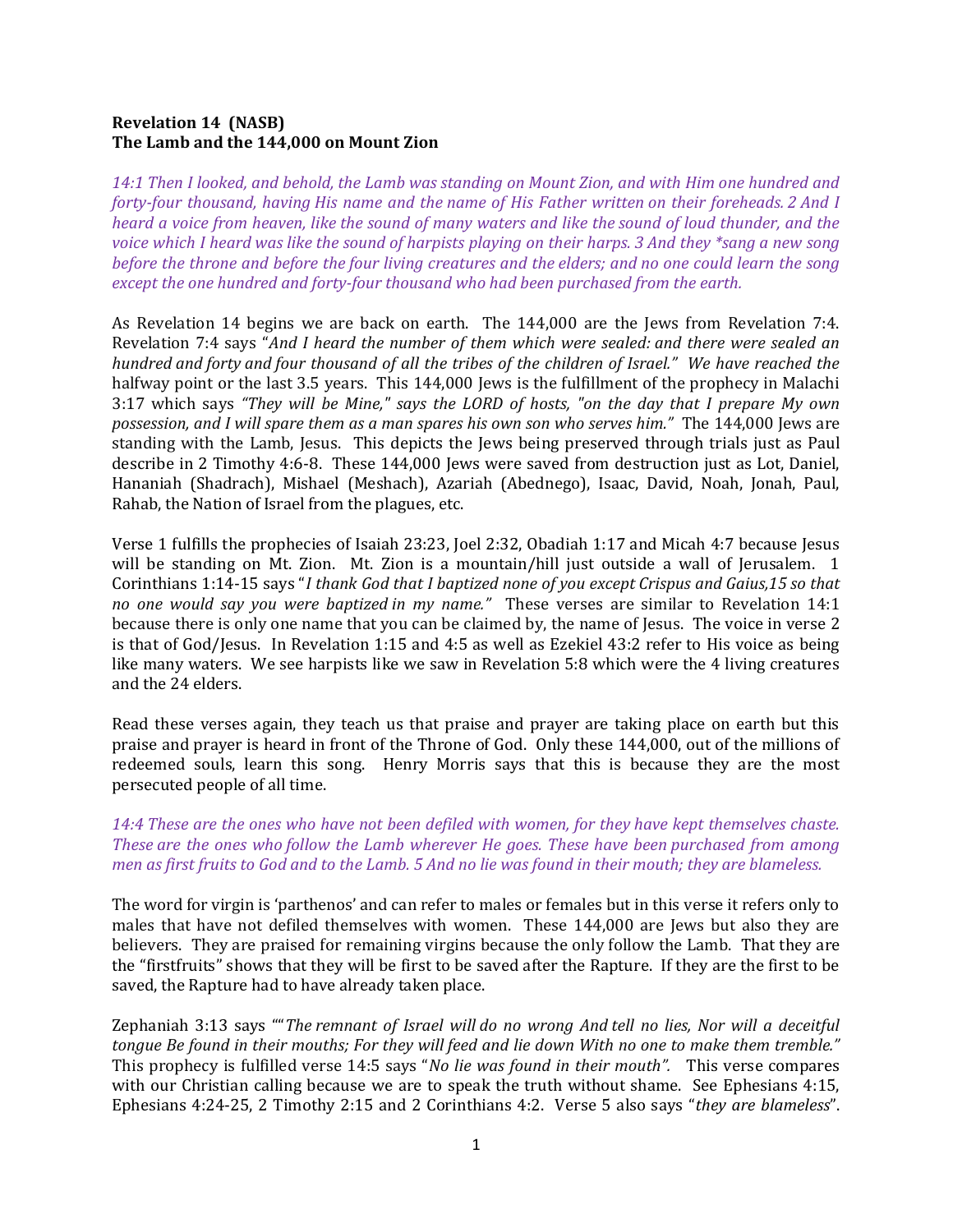Blameless does not mean sinless. See 1 Kings 8:46, Job 14:15-16, Psalm 143:2, Proverbs 20:9, Ecclesiastes 7:30 and 1 John 1:8 and 10.

### Vision of the Angel with the Gospel

14:6 And I saw another angel flying in midheaven, having an eternal gospel to preach to those who live on the earth, and to every nation and tribe and tongue and people; 7 and he said with a loud voice, "Fear God, and give Him glory, because the hour of His judgment has come; worship Him who made the heaven and the earth and sea and springs of waters."

Angels appears in every chapter of Revelation from 4 through 14. The phrase "midst of heaven" or "midheaven" is the Greek word 'mesouranema' and refers to the point in the sky where the sun reaches its apex or highest point. Satan and his demons no longer have access to heaven. See the Good news of Jesus Christ/salvation. It is another period of Grace. God does not want anyone to perish. The outcome of all these chance and all of this preaching was that still all of the people did not repent. Revelation 9:20-21 says that they refused to repent. Revelation 16:9 and 11 say that they blasphemed or cursed God. The Gospel is the Good News. See Matthew 4:23 (Gospel of the Kingdom), Mark 1:1 (Good News of Jesus), Mark 1:14 (Good News of God), Acts 20:24 (Good News of God's grace and love), 2 Corinthians 4:4 (ESV or NASB – Gospel of the Glory of Christ), Ephesians 1:13 (Gospel of your Salvation), Ephesians 6:15 (Gospel of peace), 1 Timothy 1:11 (NASB – Glorious Gospel) and Revelation 14:6 (Everlasting Gospel). The "Everlasting Gospel" is forgiveness of sin to everlasting life. When the verse says "give glory to God", everyone will do it by love or force (Philippians 2:9-11 – "so that at the name of Jesus every knee will bow, of those who are in heaven and on earth and under the earth").

The whole world will hear this angel's message. To everyone or to all who dwell on Earth refers to Non-believers (see Revelation 3:10, 6:10, 8:13, 11:10, 13:8, 13:12, 13:14, 17:2 and 17:8). Matthew 24:14 says "This gospel of the kingdom shall be preached in the whole world as a testimony to all the nations, and then the end will come." The Matthew 24:14 prophecy is fulfilled by Revelation 14:6. The phrase "The hour of His judgment has come," means that this is it, this is the final chance to chose Christ. Up to this point the word wrath has been used. This is the first time the word judgment is used in Revelation.

## 14:8 And another angel, a second one, followed, saying, "Fallen, fallen is Babylon the great, she who has made all the nations drink of the wine of the passion of her immorality."

This angel has no good news, only bad news. This shows that the message of the first angel was mostly ignored or rejected. Babylon here can refer to 3 things, political system, religious system or a literal city. Babylon is south of Bagdad, Iraq on a current map. Because of the beast's apparent unlimited power, this will be completely inconceivable to the inhabitants of the Earth. Babylon was established by Nimrod and is where the Tower of Babel was built. The work "passion" in Greek is "thumos" and means strong lust and desires. The adultery here though is spiritual. It is idolatry.

### Doom for Worshipers of the Beast

14:9 Then another angel, a third one, followed them, saying with a loud voice, "If anyone worships the beast and his image, and receives a mark on his forehead or on his hand, 10 he also will drink of the wine of the wrath of God, which is mixed in full strength in the cup of His anger; and he will be tormented with fire and brimstone in the presence of the holy angels and in the presence of the Lamb.

This makes three different angels in the past four verses. The people who receive the mark of the beast will do it fully knowing what they are doing. The deceived followers will be surprised that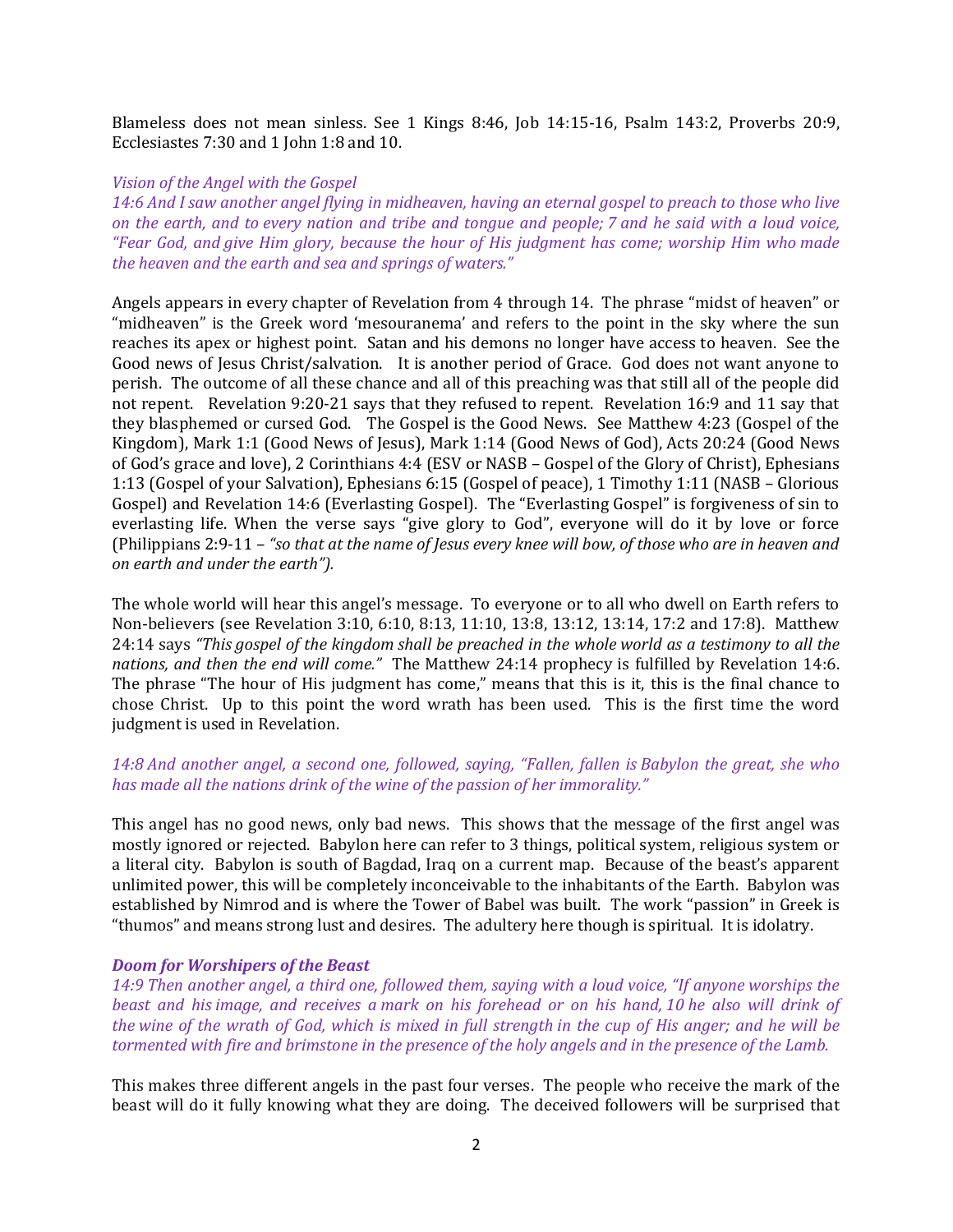they chose the wrong path or leader. To drink the cup of the wine means to receive God's full wrath. We learn that the wrath will be poured out on nonbelievers. Job 21:20 says they will see their destruction. Psalm 75:8 says they will be forced to drink and get drunk. Isaiah 51:17 says they will drink until they are drunk. Isaiah 51:22 says the saved will not drink. Jeremiah 25:15 says the unsaved will be forced to drink. We learn that this cup of wrath means that there is no mercy or compassion. The vengeance of God is complete showing no quarter. Romans 12:19 says "Never take your own revenge, beloved, but [a]leave room for the wrath of God, for it is written, "Vengeance is Mine, I will repay," says the Lord." The word "Tormented" is a present tense verb and means a ceaseless infliction of unbearable pain. Jesus tried to avoid taking this cup but took it anyway in the Garden of Gethsemane. (Matthew 26:39) Those sent to this place are alive. See Revelation 19:20 The word "death" in Revelation 21:8 means spiritual separation from God. This doesn't mean that they out of God's presence. We are never out of God's presence. See Psalm 139:7-8. They are aware of where they are and what is happening.

### 14:11 And the smoke of their torment goes up forever and ever; they have no rest day and night, those who worship the beast and his image, and whoever receives the mark of his name."

This place is never ending punishment. The following verses all say that it is permanent, Isaiah 66:24, Daniel 12:2, Matthew 3:12 (NLT best), 2 Thessalonians 1:9, Matthew 18:8, Matthew 25:41, Mark 9:43 and Mark 9:48. The phrase "forever and ever" translates as the ages of ages.

# 14:12 Here is the perseverance of the saints who keep the commandments of God and their faith in Jesus.

13 And I heard a voice from heaven, saying, "Write, 'Blessed are the dead who die in the Lord from now on!'" "Yes," says the Spirit, "so that they may rest from their labors, for their deeds follow with them."

The one description of what Heaven will be like in these verses is a place of rest. We "earn" that eternal rest through perseverance under trial and James 1:12 says "Blessed is a man who perseveres under trial; for once he has been approved, he will receive the crown of life which the Lord has promised to those who love Him." Luke 8:17 says "For nothing is hidden that will not become evident, nor anything secret that will not be known and come to light." This tells us that God will help us to know our unseen because He knows all and sees all. We can know that Heaven and Hell are alike in that they are both everlasting/eternal. (See John 3:16, 36, John 5:25 and 1 John 2:25) Sayings like "blessed are those who die in the Lord" and "Precious in the sight of the Lord is the death of His loved ones", tell that we are blessed and precious because we are finally home. The ones who die in the Lord are all the saved. The Holy Spirit affirms these verses and puts an exclamation point on them. Verse 14:13 shows us that it is a voice, the trinity is one.

### The Reapers

14:14 Then I looked, and behold, a white cloud, and sitting on the cloud was one like a son of man, having a golden crown on His head and a sharp sickle in His hand. 15 And another angel came out of the temple, crying out with a loud voice to Him who sat on the cloud, "Put in your sickle and reap, for the hour to reap has come, because the harvest of the earth is ripe." 16 Then He who sat on the cloud swung His sickle over the earth, and the earth was reaped.

Luke 19:10 says that Jesus came the first time to seek and to save. Jesus comes a second time to judge the living and the dead. (2 Timothy 4:1) Jesus described this time in Revelation chapter 14 as a calamity with anguish and a shortened time. He called it a Great tribulation. If He didn't shorten it, the Earth would be destroyed. The first person in the New Testament to describe this time in Revelation 14 was John the Baptist. (See Matthew 3:7) This wrath is directed against the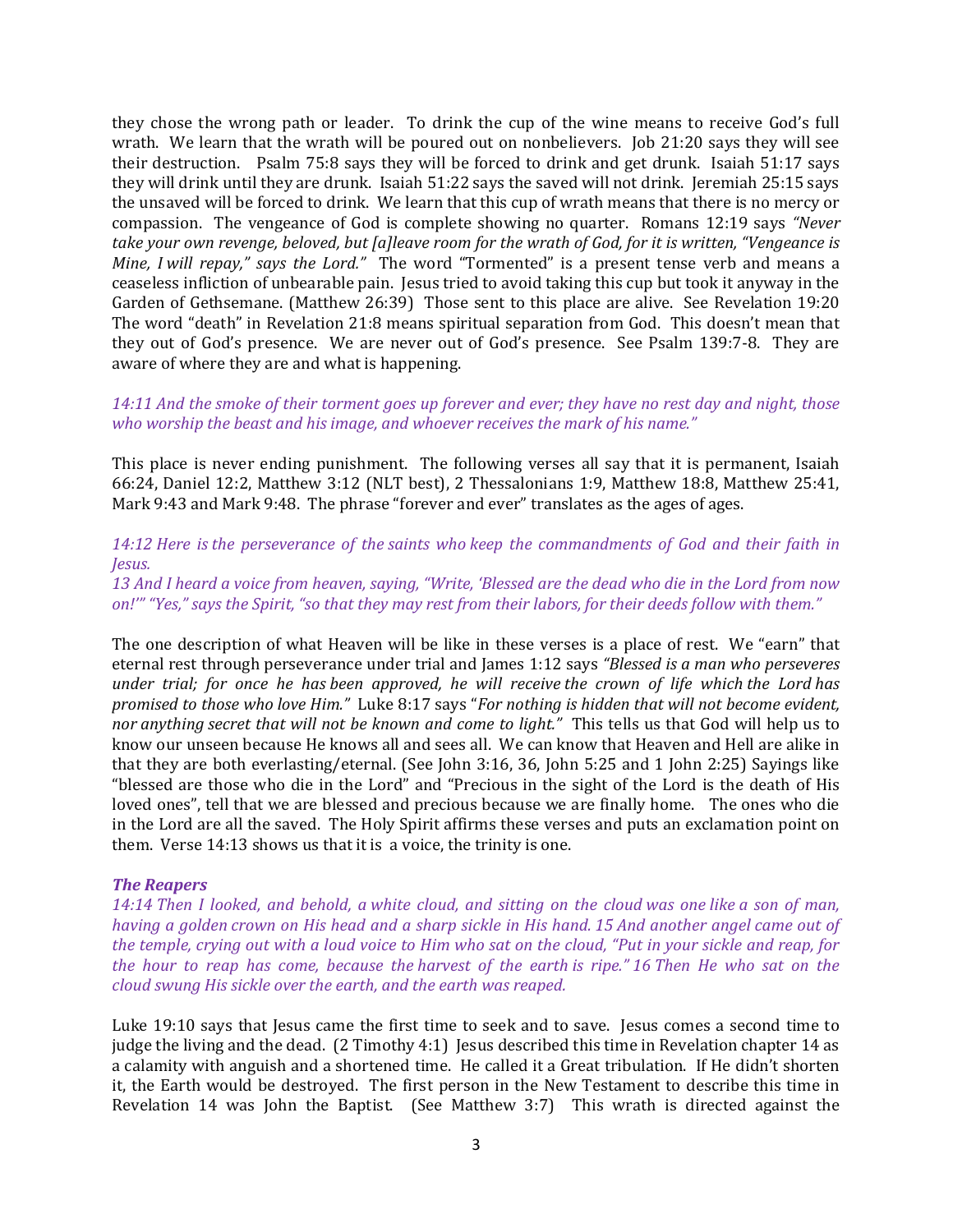unrepentant or unbelievers. Remember the golden bowl. The prayers of the saints came before God. ½ hour of silence. Then God's wrath was thrown to Earth. God brings His wrath to Earth here instead of simply wiping everyone out because of the way the world has treated His people (believers) (See 2 Thessalonians 1:6-7). Peter describes Revelation 14 in 2 Peter 3:7 as God stores up fire for this day. He will be judging with fire. Prophet Joel uses similar words to describe these very events in Joel 3:12-13. He says "Let the nations be aroused and come up to the valley of Jehoshaphat, for there I will sit to judge all the surrounding nations. 13 Put in the sickle, for the harvest is ripe. Come, tread, for the wine press is full; The vats overflow, for their wickedness is great." He uses the words winepress, sickle and harvest. The valley of Jehoshaphat is the Jezreel valley or Megiddo.

Early in His ministry Jesus gave details, using the same imagery as shown here, about Revelation 14:14-20 using the parable of the weeds and tares in Matthew 13:39-43. These three verses, 14-16 give three points, the reaper, the ripeness and reaping. The first thing that catches John's attention here and Daniel's in Daniel 7:13 was that He was sitting on a cloud. John describes this as the Son of Man. We know this was Jesus because numerous other times in the Bible Jesus describes Himself as the Son of Man. See Matthew 9:6, 24:27, 24:30, Mark 8:31, 9:9, Luke 6:22, 7:34, 9:22, 12:8, John 5:27, 6:62 and 8:28. Jesus is referring to Himself as the Son of Man. This is the last time Scripture refers thus to Christ. If we contrast the first time this phrase is used in Matthew 8:20 with the last time it is used here in Revelation 14:14-16 we see that in Matthew He owns nothing but in Revelation, He has everything.

This crown is not the 'diadema' crown, worn by kings, but rather the 'stephanos' crown worn by conquerors. It is the crown of triumph. The same Greek word is used in the following verses. Believers will wear this crown. See 1 Thessalonians 2:19, 2 Timothy 4:8, 1 Corinthians 9:25, James 1 :12 and 1 Peter 5:4. At this juncture, Jesus is not coming as the savior but as the triumphant conqueror. This is now the 4th angel mentioned in chapter 14. This angel is different from the first three angels proclaim (verses 6,8,9) but this one sends judgment. These verses in Revelation 14 are the fulfillment of prophecy in John 5 and Acts because they say that Jesus is given authority to judge. See John 5:22, 27, Acts 10:42 and Acts 17:31. The verb "ripe" actually translates as withered, dried up or rotten and shows that it has passed the point of value or usefulness. Chapter 14 of Revelation is the same as chapters 1 and 2 of Genesis. (Genesis 1 :27 and 2:7 / Revelation chapter 14 and Revelation 16:1) Think about this. . .

## 14:17 And another angel came out of the temple which is in heaven, and he also had a sharp sickle.

This verse gives us the 5th angel in chapter 14 showing the angel working hand in hand to carry out God's judgment. This angel comes from the temple. We find out what angels do in Revelation. In Revelation 16:1, they announce the bowl judgments. In Revelation 19:17, they call the birds for the battle of Armageddon. In Revelation 20:1-3, they bound Satan and threw him in the pit. Also in the Bible, in Matthew 13:39, angels harvest, in Matthew 13:49, they separate the wicked from the righteous and in 2 Thessalonians 1:7, angels return with Jesus at His 2nd Coming.

# 14:18 Then another angel, the one who has power over fire, came out from the altar; and he called with a loud voice to him who had the sharp sickle, saying, "Put in your sharp sickle and gather the clusters from the vine of the earth, because her grapes are ripe."

This is now the 6th angel. This angel comes from the Altar. This angel is sent in response to the Martyrs. The altar is in the presence of God. We are introduced to this angel in Revelation 8:5. He appears to be in charge of fire. He appears to be in charge of the incense which is the prayers of the